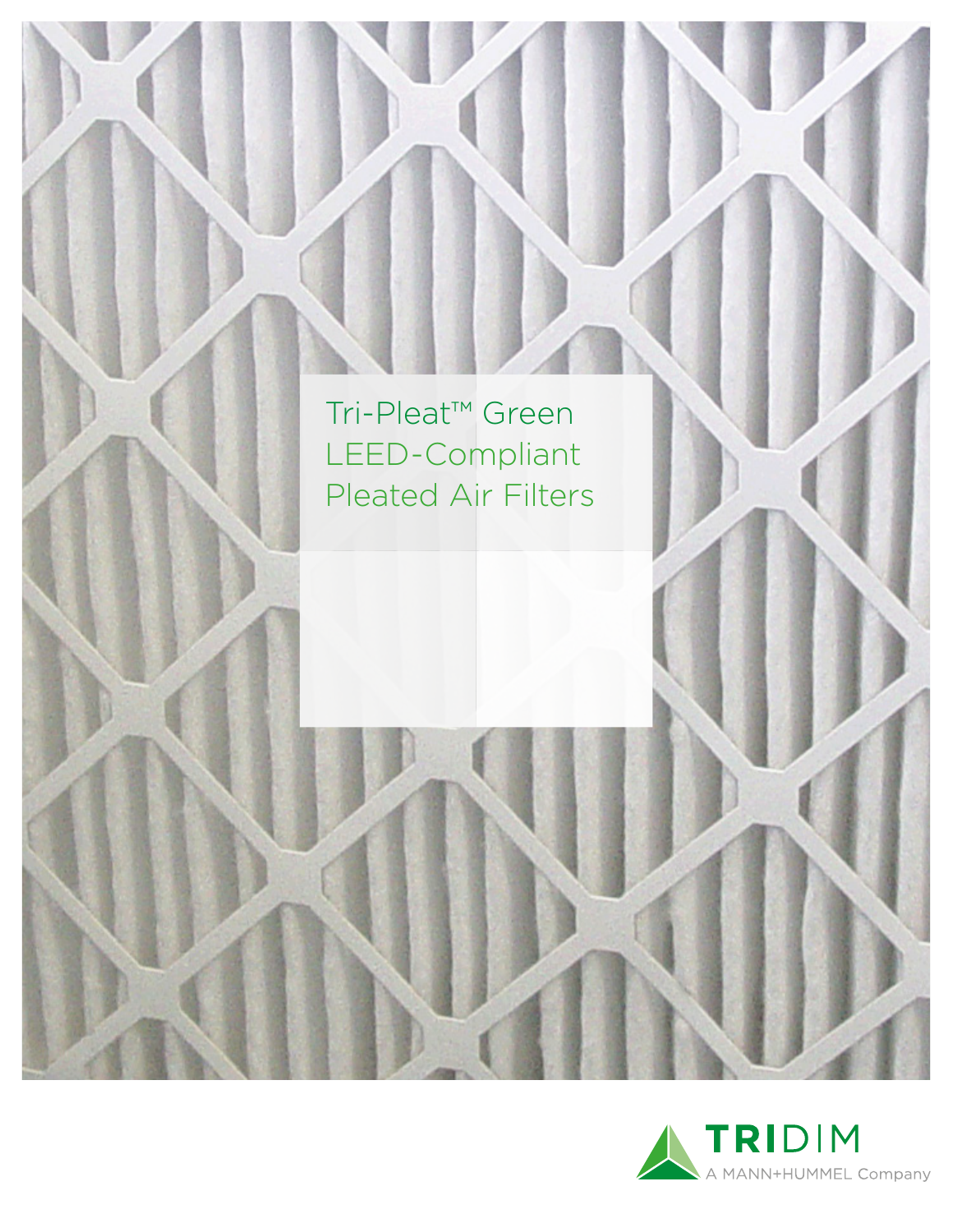# Tri-Pleat Green MERV 13 Pleated Filters



The need for MERV 13 efficiency has been brought about by the requirements in the LEED® (Leadership in Energy and Environmental Design) Certification.

LEED Credits for Indoor Environmental Quality can be difficult for existing buildings to achieve since MERV 13 (or greater) is specified as the minimum efficiency to receive credit (see the section below right for details). Traditionally, MERV 13 filters have been box or bag filters from 12" to 36" deep. While most HVAC systems in existing buildings are only designed to handle two or four inch deep prefilters.

Along with the size issue traditional MERV 13 filters have significantly higher—three or four times greater—resistance to air flow than commonly used prefilters. Additionally, upgrading to traditional MERV 13 filters can sabotage a filter budget.

Again, Tri-Dim offers the innovative solution. The Tri-Pleat Green was specifically designed to meet and exceed LEED requirements and ease the transition from commonly used prefilters to a filter that exceeds MERV 13.

Tri-Pleat Green achieves MERV 13 in a full ASHRAE 52.2 test, which meets the LEED requirements. This filter was specifically designed for an easy retrofit into conventional one, two and four inch HVAC filter tracks and holding frames. It also operates at comparable air flow and resistance as commonly used prefilters that they will replace. This allows for a seamless and inexpensive retrofit, making the Tri-Pleat Green a simple and moderately-priced alternative to conventional MERV13 filters.

### **LEED - Indoor Environmental Quality – IEQ Credit 1.4: IAQ Best Management Practices: Reduce Particulates in Air Distribution**

Have in place filtration media with a minimum efficiency reporting value (MERV) greater than or equal to 13 for all outside air intakes and inside air recirculation returns during the performance period. Establish and follow a regular schedule for maintenance and replacement of these filters according to the manufacturer's recommended interval.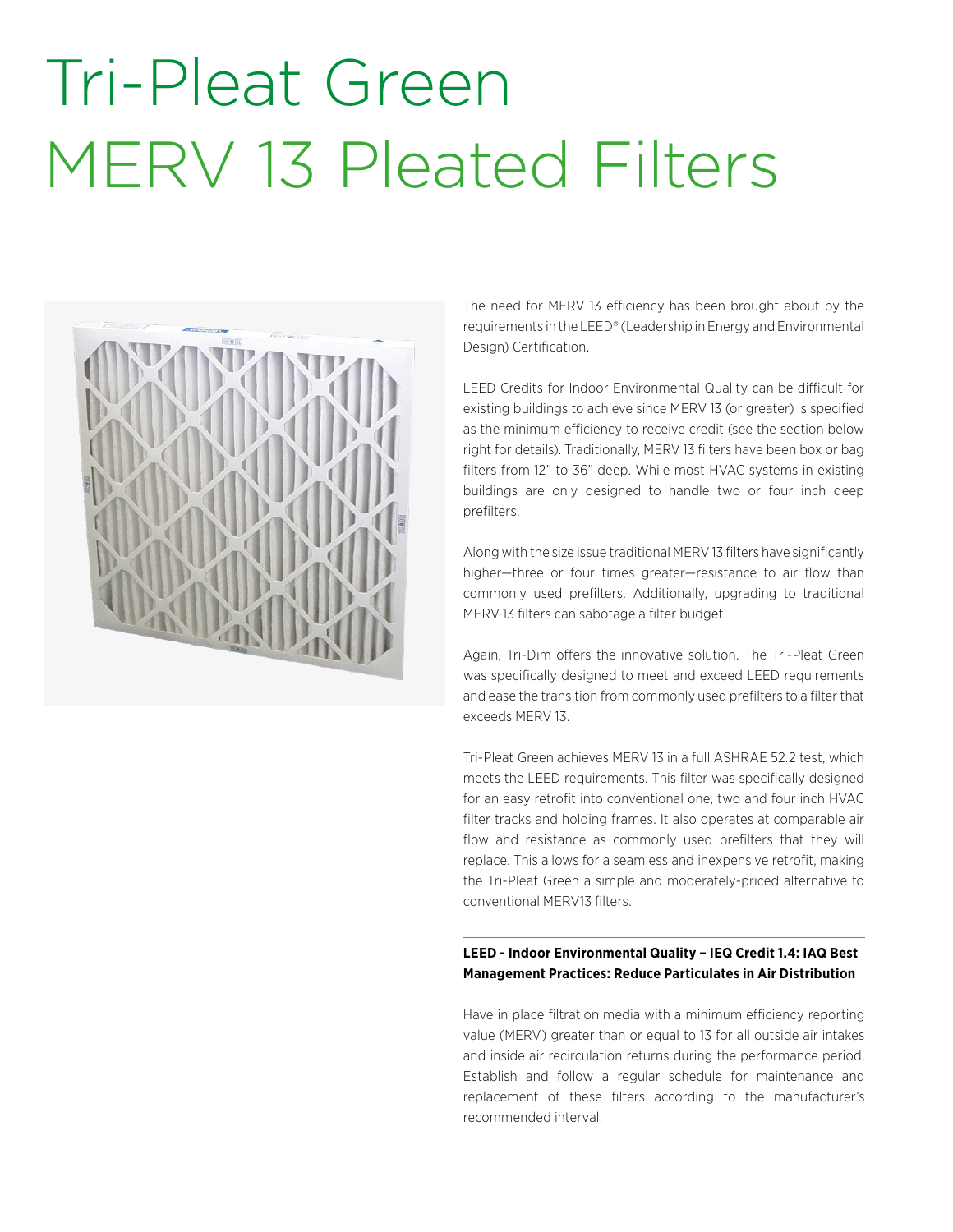# Tri-Pleat Green LEED-Compliant Filters



#### **MEDIA & EFFICIENCY**

The Tri-Pleat Green pleated filter was engineered to offer MERV 13 efficiency per ASHRAE 52.2 Test Standard. MERV 13 efficiency is defined by ASHRAE as a minimum efficiency of 90% or greater on particles 1 micron in size and larger, and 75% or greater minimum efficiency on 0.3 to 1.0 micron particles. Tri-Pleat Green meets or exceeds these requirements with ease.

The Tri-Pleat Green is constructed utilizing synthetic media that is specially designed to combine high efficiency and low resistance to air flow.

#### **ENERGY SAVINGS & LEED**

The Tri-Pleat Green features a low resistance to air flow, especially when compared to conventional MERV 13 filters. Energy calculations show that the energy usage reduction is greater than 30%, which can help with LEED Certification and other green initiatives.

In addition to the energy savings and MERV 13 efficiency, the Tri-Pleat Green can help reduce landfill waste too. This is thanks to Tri-Pleat Green's smaller physical size compared to conventional MERV 13 filters.